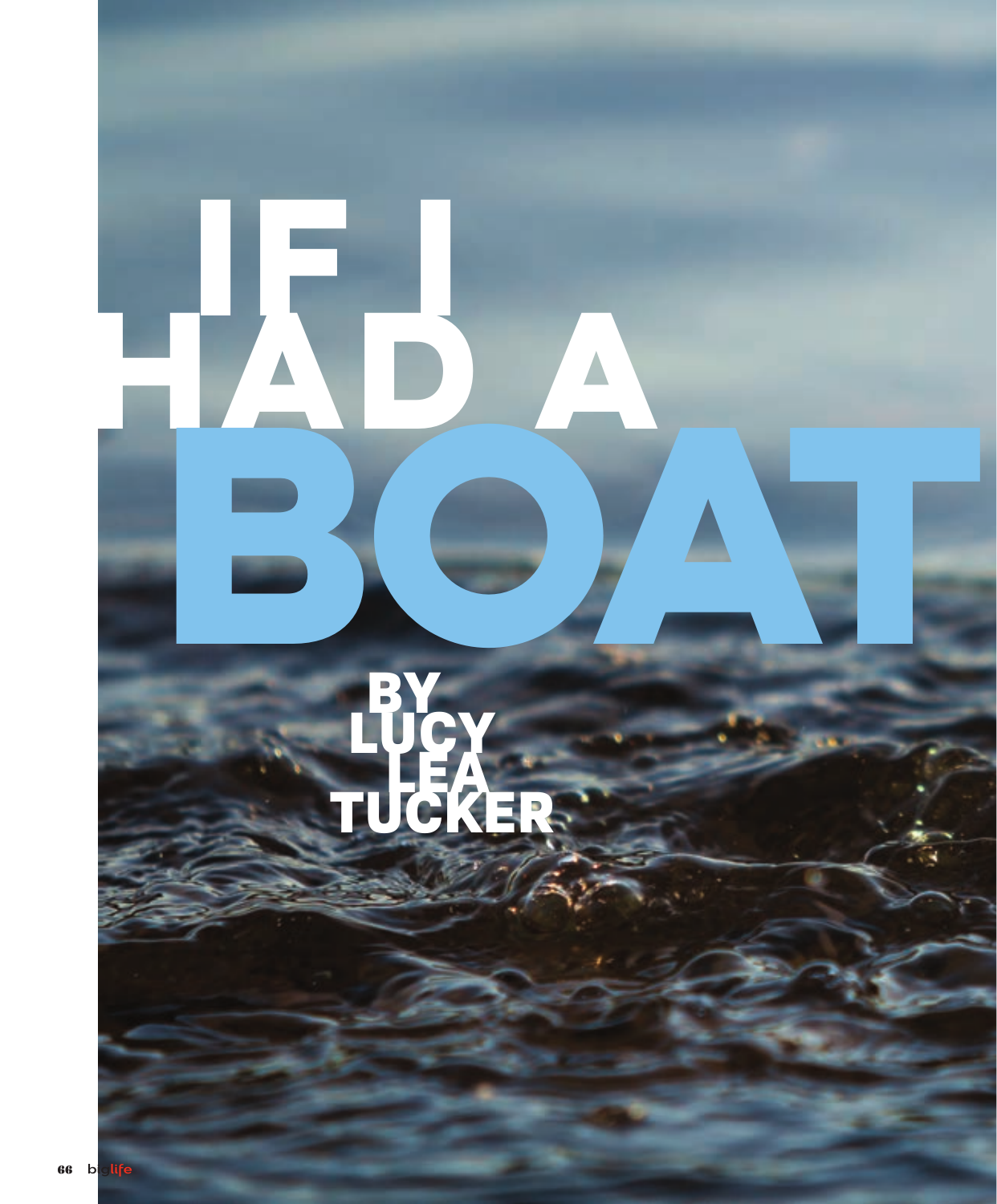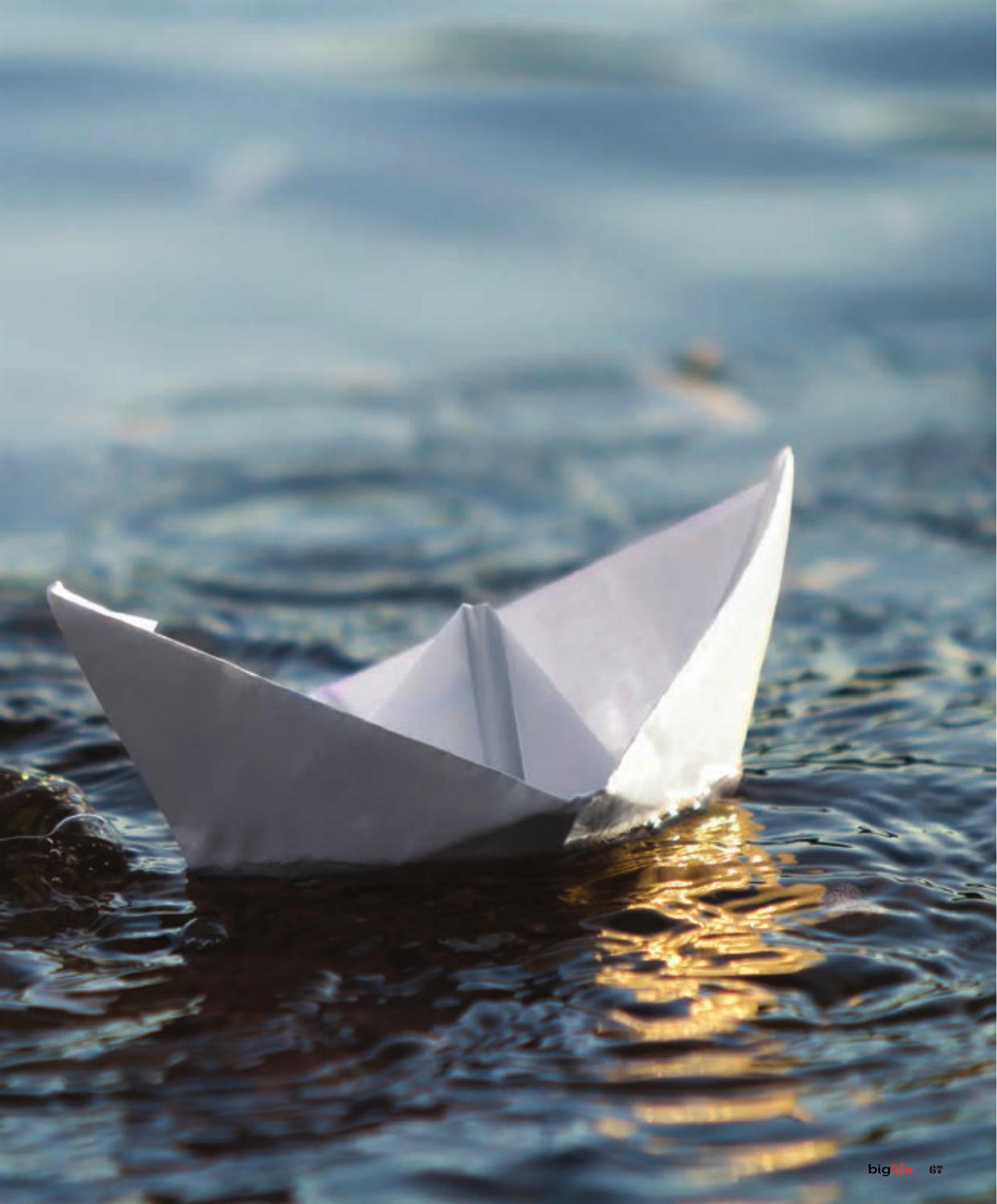## **HADAT**

NEVER TURN DOWN A SPONTANE-OUS ROAD TRIP, PLANE RIDE, OR BOAT OUTING—RULES TO LIVE BY IN MY PLAYBOOK. SO, WHEN FRIENDS INVITE ME TO JOIN THEM ON A DRIFT BOAT DOWN THE ROARING FORK RIVER WITH ONE OF THE BEST FLY FISHING GUIDES IN THE VALLEY—YOU CAN BET THAT I SAY "YES." AFTER A BUSY WORK WEEK, A SPUR-OF-THE-MOMENT OUTDOOR ADVENTURE WAS THE EXACT ESCAPE I NEEDED. BEFORE HITTING THE RIVER, WE PICK UP OUR GUIDE, BRANDON, AT THE BOULDER BOAT WORKS WAREHOUSE IN CARBONDALE, WHERE HIS BOAT WAS CUSTOM DESIGNED TO SPEC, A STONE'S THROW FROM THE 'PUT IN' ON THE FORK.

**PERMIT ROAD** 



68 **biglife**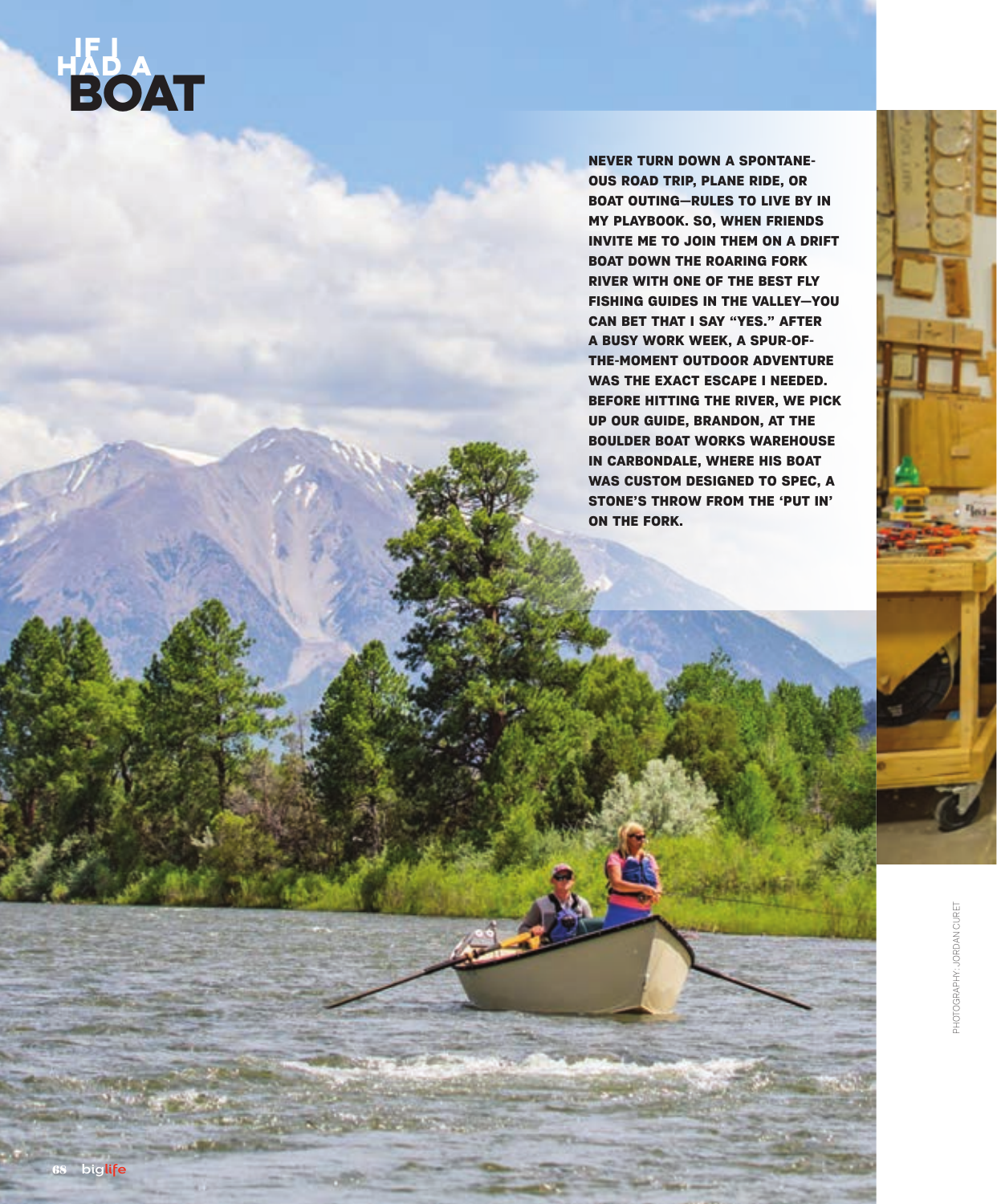

clean lines and nice aesthetic feel of the sand shade hulls in the warehouse, I ask, "What's so special about these boats?" Boat builder, Matt Clemente, grins as he gazes over the fleet of handcrafted, custom designed vessels, and replies, "These are the Ferraris of drift boats, with Amish-like craftsmanship."

Brandon concurs, "This is the ultimate guide boat. While it is more of

an investment than other boats, the value is in the timeless look and feel, as well as its durability. It's a hand-up from rafts, fiberglass, and aluminum drift boats. It's easy to row and it's the lightest, safest, best-handling drift boat on the water. It's class."

Brandon guides up to 230 days of the year, so this craft is his business. No other boat offers yearround access to rivers. He explains, "Other drift boats simply cannot navigate the

shallow waters. With Boulder Boats, you don't have to work hard to slow down on the river, to hold clients in sweet spots, or to fish favored stretches."

As it turns out, boatmaking is an intricate art form. The guys who started Boulder Boat Works are master craftsmen—and forward-thinking. Inspired by classic lines in traditional McKenzie wooden dories, they built their first model entirely out of wood. While romantic and beauti-

OPPOSITE: Writer and fly girl, Lucy Lea Tucker fishes from a Boulder Boat Works drift boat with fly fishing guide, Brandon Soucie, on Colorado's Roaring Fork river. ABOVE: Master craftsman, Ham Wallace of Boulder Boat Works, using his expertise and the tools of the trade in the BBW warehouse.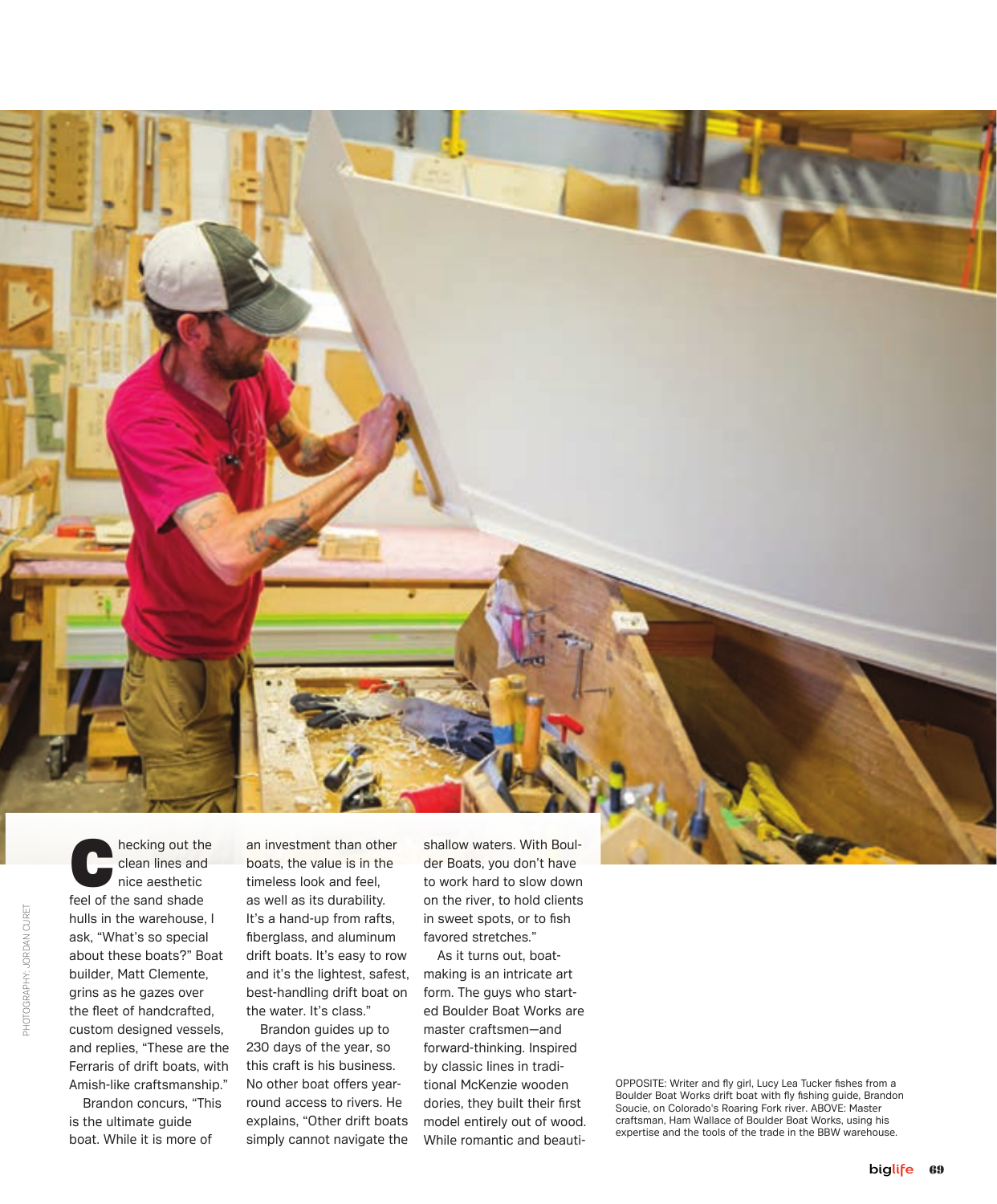



ful, this was a painstakingly long building process for a boat bound to get knocked around. After a lot of discussions and many more prototypes, they decided that if kayaks were being made from plastic, then why couldn't the same material be used for full-size boats? Using ¼-inch sheets of a unique product called VHMW-PE, which stands for Very High Molecular Weight Polyethylene (or "really tough plastic," in layman's terms), they created a virtually indestructible boat. It was slicker and more resilient, with classic lines from the original wooden dory boat integrated with custom wood accents to make this stealth craft the perfect combination of beauty and strength.

After seeing the craftsmanship and dedication that goes into these boats, I was eager to experience this beautiful, quiet, smooth ride firsthand—on what was turning into a perfect, bluebird Colorado summer day. I had never really spent much time pondering boats—or given much thought to how a boat is made.

My first recollection of being on a boat was when I was around six or seven years old at the helm of my father's aluminum pond fishing boat, steering us to his favorite fishing holes on a small lake in the hill country of Texas. We fished with a spinning rod and reel and finally, at the end of the day, I landed a whopper catfish—seven pounds! I remember the

excitement of playing tug of war with the thrashing, whiskered wild being as I reeled him into the small boat. With help from my dad, I removed the hook and proudly released the slippery creature back into the water. Not only was that the first boat I remember being in—it was also the first fish I remember catching. As I sat at the bow of Brandon's boat, I felt pretty sure that my dad would approve—and might even want to upgrade his metal dinghy.

Every summer solstice, around my dad's birthday, I head up north to Lake Michigan. Oftentimes, we would celebrate by chasing the notorious hex hatch (Hexagenia Limbata, the largest mayflies in North America) on warm

summer nights during twilight hours on the Au Sable River. The area is considered one of the best brown trout fisheries east of the Rockies, and we fished this elusive fly from a handcrafted, wooden Au Sable boat pushed by a pole. Reminiscent of Boulder Boat Works' styling, the historic boat dates back to the 1870s. Lightweight and made from cedar and white pine, the Au Sable is perfect for slow-moving water. Allegedly, when you hit the hex hatch, the air is blanketed with mayflies and monster trout, who hide in the shade of the banks and under logs during the daylight. The river comes alive with the hatch at twilight. More memorable than catching trout (which we rarely did),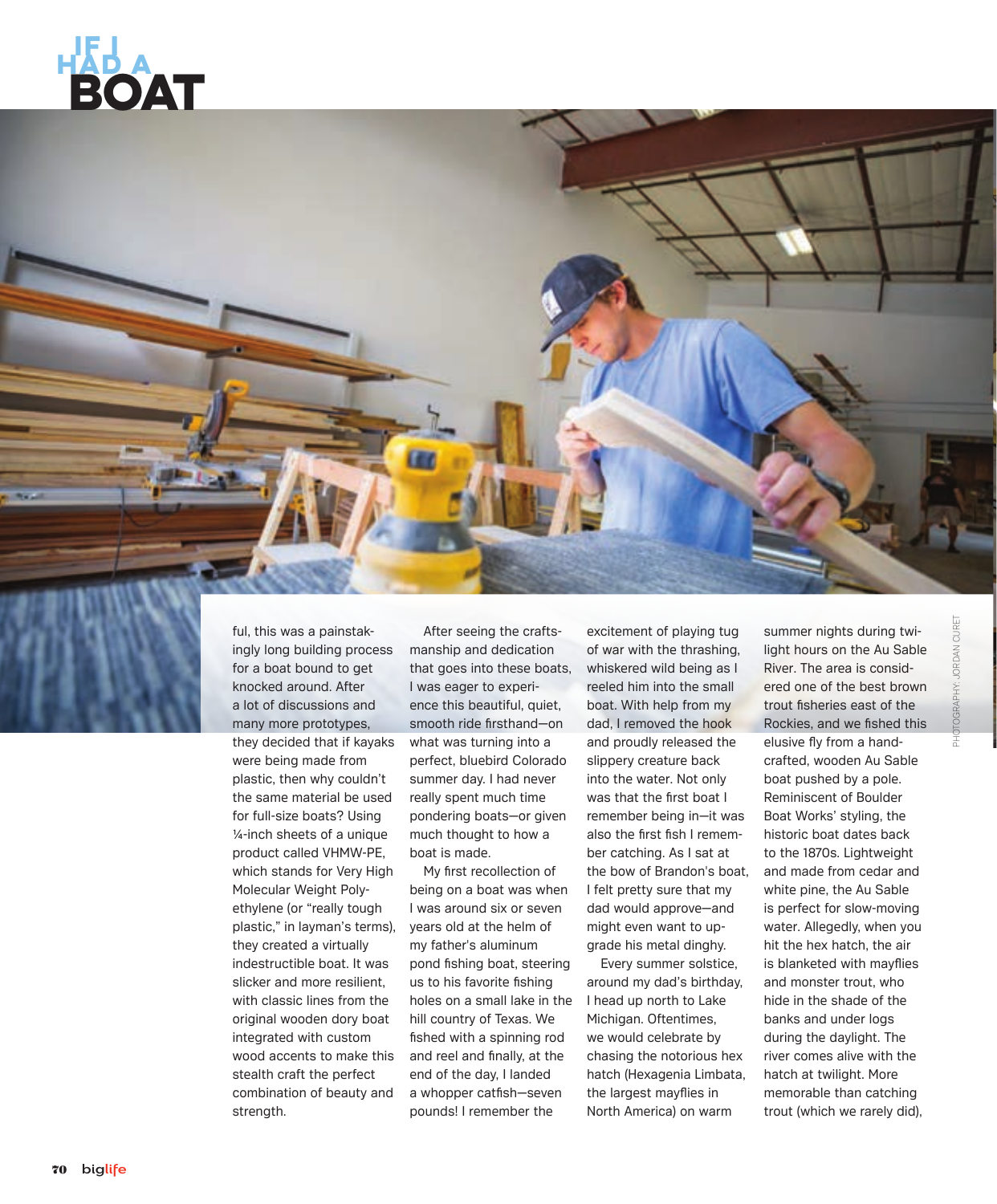

us to, "neaten your lines!" This was his way of telling us to make better casts. Before dusk he would pull off to the side of the river and grill dinner right on his wooden Au Sable boat as we waited for the light to fade and the hex to appear. We sat in complete darkness with only the light of the moon. After many attempts to hit this "hoax hatch," as we later coined it, my dad and I ventured on to more promising waters in

were the little things, like our guide reprimanding

faraway spots near Lake Taupo in New Zealand and in Patagonia.

Boating can become a way of life, if you've been introduced to the right sort of boats. Add fishing in the right sort of boat to the mix, and you've got yourself a full-blown obsession.

Boulder Boat Works boats are sure to create some die-hards. The lightweight BBW hull sits in only five and one-half inches of water, allowing anglers to slide over rocks without hesitation—exploring water that other drift

boats simply cannot reach. A heavier fiberglass or aluminum boat typically sits (or drafts) much deeper, in 10 inches of water, putting the keel closer to the rocklined riverbed.

About 20 years ago, I spent a day fishing this same stretch of the Roaring Fork River, on a much different, weightier fishing raft. That was my first summer living in Colorado, when I interned at an Aspen gallery to earn credit for my art history degree. My boss sent me on an errand to deliver a Peter

Max original to a remote house on the outskirts of town in the Woody Creek area. An hour into the half-hour drive, I realized I was headed in the wrong direction (this was before Google Maps), so I made a hasty U-turn in the middle of Upper River Road, which landed me and my non-4WD car in a ditch. One of the first passersby was a man driving a truck, who kindly stopped to see if I needed help. John Wyman was his name, and with a rope tow from his truck's hitch he got me out of my

OPPOSITE: Beautiful craftsmanship and technologically advanced materials allow BBW to offer a lifetime guarantee on their hulls. ABOVE: Dream boats in varying stages of completion inside the Boulder Boat Works warehouse.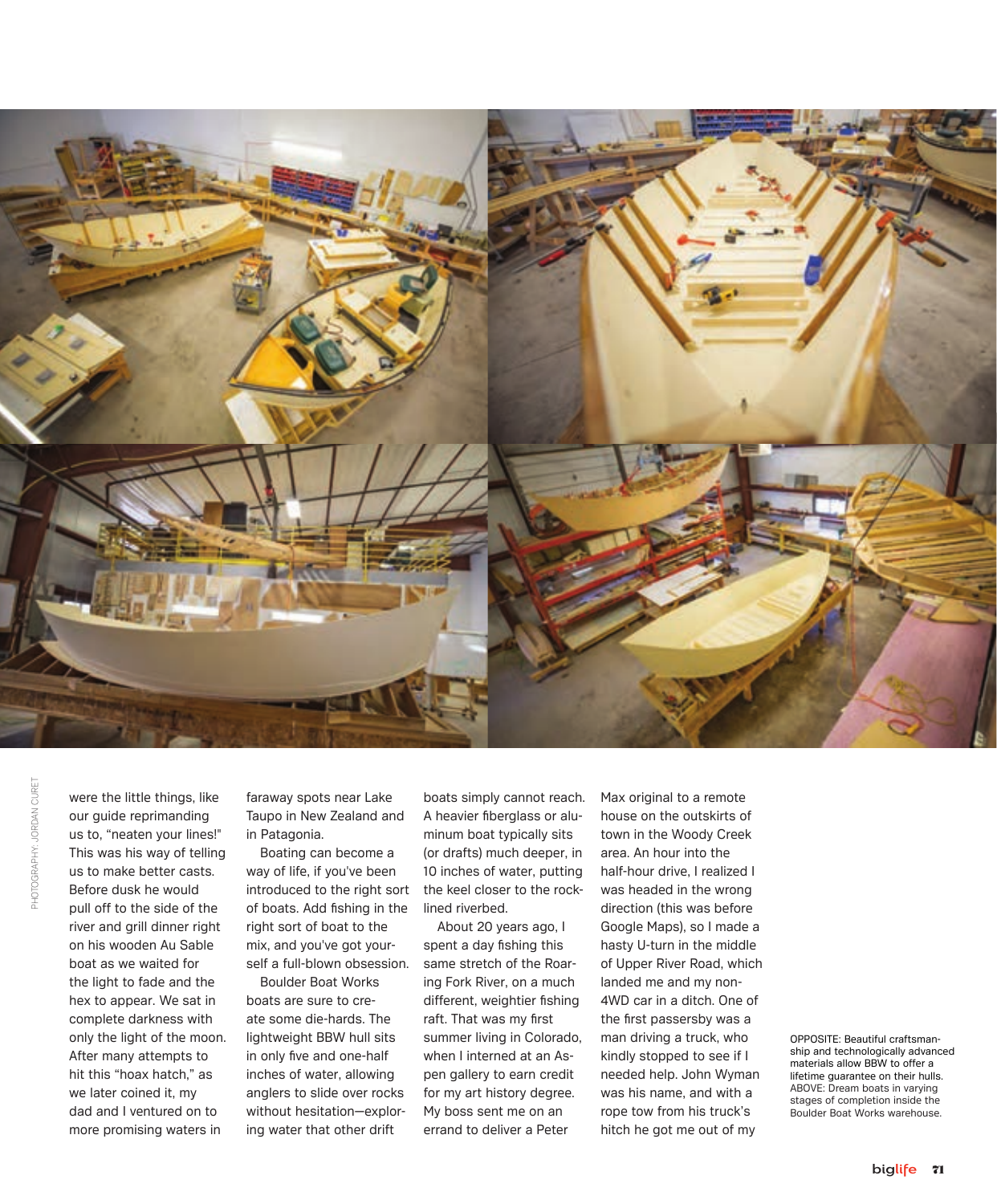

## **No two are alike!**

**A new feature on** boulderboatworks.com **gives boat buyers the ability to design and build their own dream boat. You can customize unique, one-of-a-kind options for storage, coolers, seating configurations, and type of seats. Pick from elegant and functional custom rope seats, to seats that can fold or even seats that sit upon YETI coolers. Seating can be built for up to four people, but typically the BBW seats three with the guide's seat in the middle for rowing. The boat's gunnels are handcrafted with white ash wood, but you can choose from many different options for the interior, hand-finished wood accents—mahogany, African mahogany, bride eye maple—with a nearly endless amount of veneer options for the rear knee brace and optional front veneered fly deck.**

predicament in no time. I felt obliged to buy him a beer at the nearby Woody Creek Tavern to thank him for his speedy and valiant rescue. Plus, he was pretty cute. Over that cold bottle of Budweiser at the funky tavern bar, I learned he was a local fly fishing guide. I took this meeting as a sign to upgrade from my spin rod to a more natural, skilled version of fishing and asked John if he would teach me. Our

next meet-up was on the Roaring Fork River in his 13-foot rubber raft, where I learned the finer points of the roll cast. A multi-sport man, John also taught me to row and roll a kayak.

Around the same time that I was flirting with cute guys in exchange for lessons learned about the great outdoors, Lyle Lovett released an equally quixotic and nostalgic tune. The song brought me back to Texas, where I had